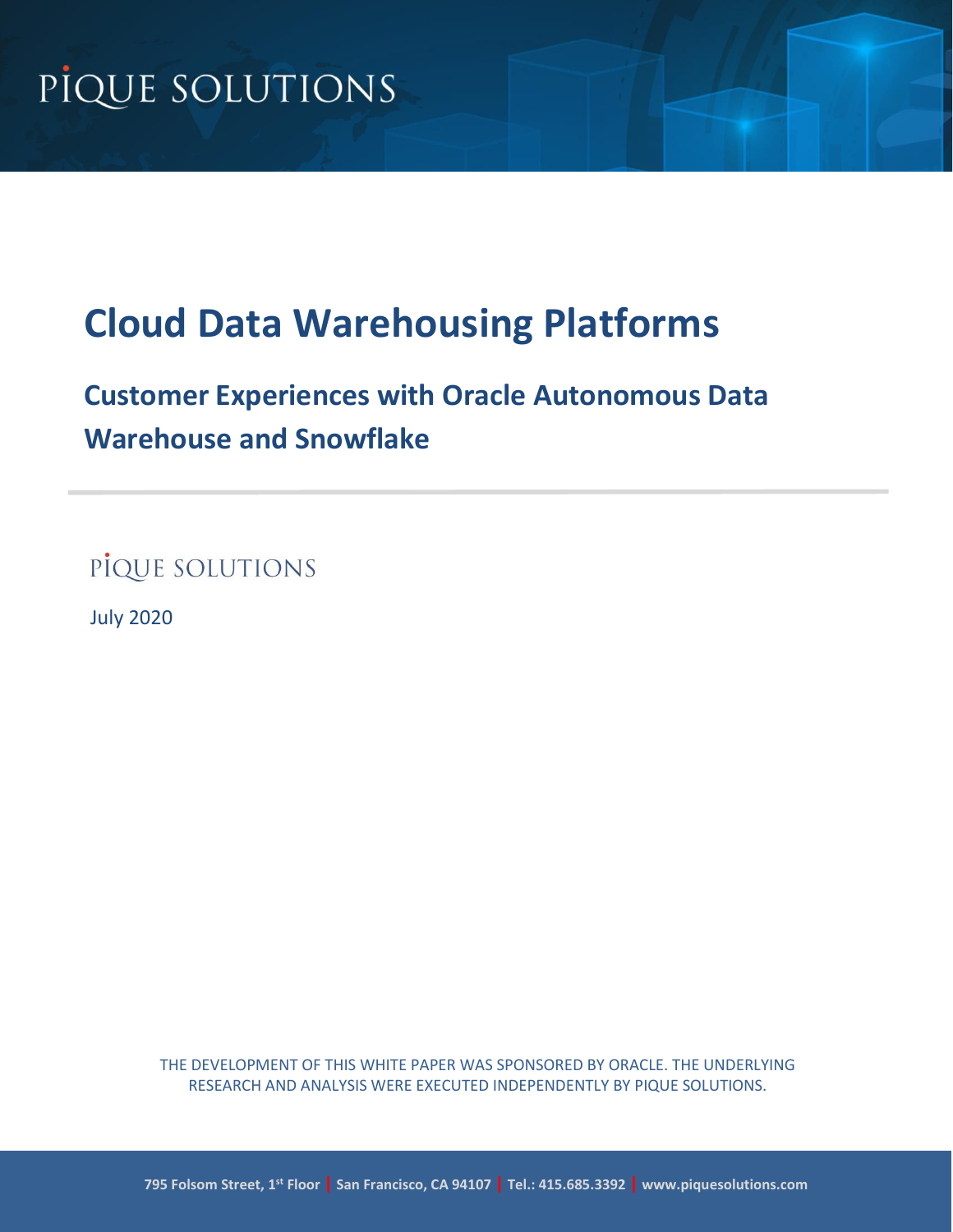### **Contents**

Oracle Autonomous Data Warehouse is a registered trademark of Oracle and/or its affiliates.

Snowflake is a registered trademark of Snowflake, Inc.

Other names may be trademarks of their respective owners.

Pique Solutions is a management consulting and market analysis firm supporting primarily Fortune 500 companies in the information technology sector. Pique is based in San Francisco, California.

Visit [www.piquesolutions.com](http://www.piquesolutions.com/) to learn more about our consulting and market research services.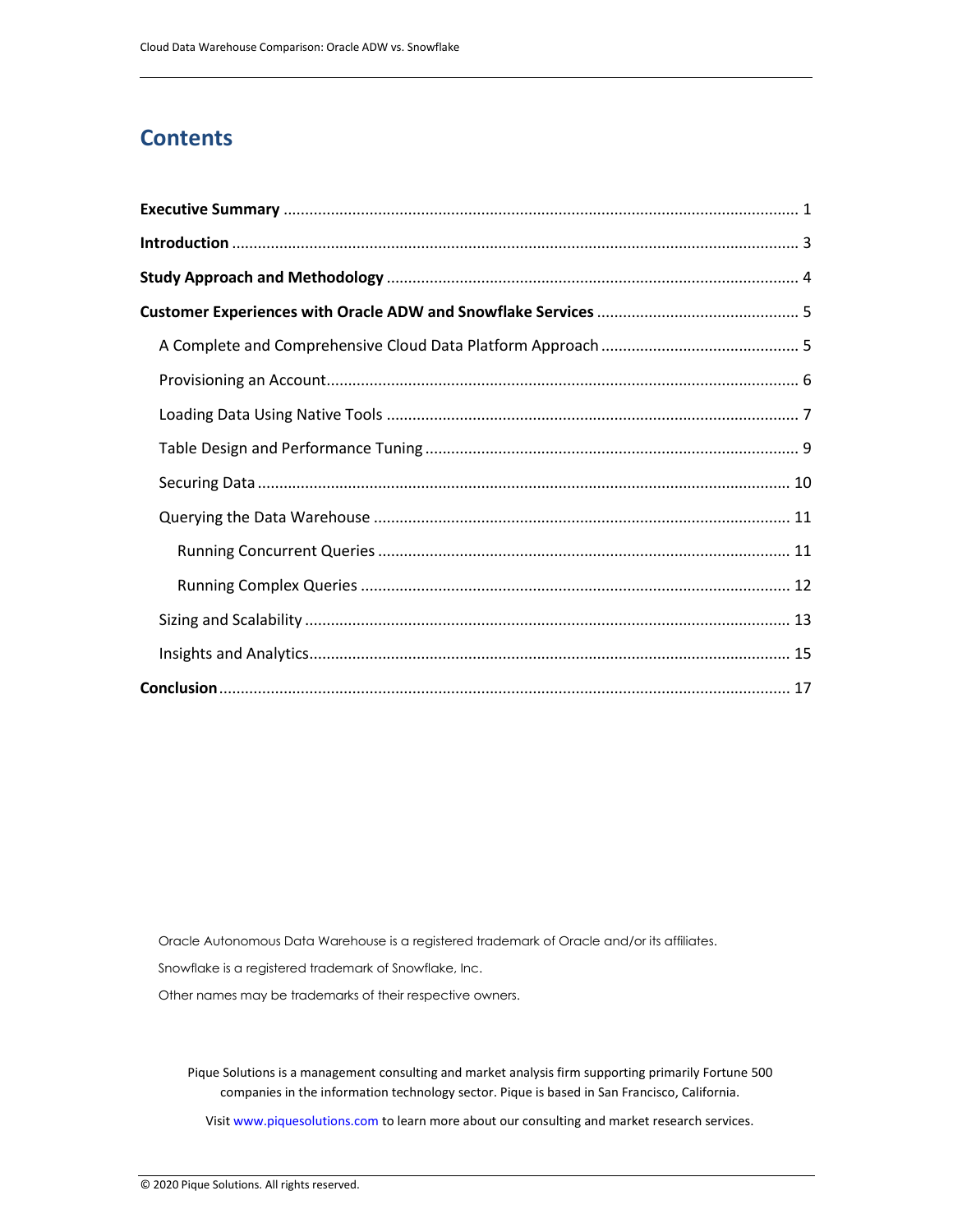## <span id="page-2-0"></span>**Executive Summary**

Effective data management allows companies to efficiently run their operations, identify new business opportunities, and improve customer experiences. Modern cloud data platforms incorporate workloads for data engineering, data warehousing, data lakes, and increasingly data science applications. These platforms offer significant benefits over traditional on-premises deployments when leveraging a combination of proven database capabilities with the cloud's obvious benefits in terms of ease of provisioning, unlimited scale, agility, and reduction in effort associated with fully managed operations.

Pique Solutions researched two cloud data platforms—Oracle Autonomous Data Warehouse (ADW) and Snowflake—to understand the capabilities and the experiences of customers using these cloud data services in a variety of deployment scenarios. The study involved both secondary and primary research, and analyzed the common activities a typical company undergoes in a cloud data platform deployment. It also captured the voice of the customer who have used these services over a period of time.

The key findings of the study are as follows:

- $\oplus$  Customers value a cloud data platform with comprehensive capabilities that enable them to gain insights quickly and effortlessly without the need to patch together a disparate set of tools and services. Customers we talked with found value in Oracle ADW providing a complete enterprise solution that combines the best of fully managed cloud automation and unlimited scale with the best of proven core data warehouse capabilities. In contrast, Snowflake customers lauded Snowflake for its cloud capabilities, but it lagged behind Oracle in core data warehouse features and capabilities. Moreover, Snowflake required licensing and implementation of a variety of third-party tools to comprise a complete solution. Many Snowflake customers cited licensing tools for ETL costing more than \$10,000 per user per year, and for analytics and reporting costing upward of \$1,000 per user per year. These figures add significantly to the cost of ownership of the cloud data platform.
- $\oplus$  Migrating from traditional on-premises data warehouses was more challenging with Snowflake than with ADW due to the architectural differences between the two data warehouses. Most Snowflake customers we interviewed did a significant redesign or focused on net new deployments. One customer told us it took a 30-member team more than 6 months to redesign and replace the capabilities of a 600-TB on-premises MPP-style data warehouse deployment in Snowflake, which resulted in more than \$1.6 million of transition costs. In comparison, Oracle customers found that migrating from existing data warehouses, particularly from Oracle databases, to ADW was much easier and less costly compared with customers' experiences with Snowflake.
- $\oplus$  Customers using Oracle ADW found storage consumption optimized due to efficient data loading and advanced compression, whereas many Snowflake customers cited issues with storage bloating due to how data is loaded and distributed when features like Time Travel and Fail-safe are activated. One Snowflake customer saw their 10 GB base table expand in size, by a factor of 500 times, to 5 TB when they turned on Time Travel with a 90-day retention period. They learned later this was due to how Snowflake inserted and updated the data. Ultimately, they were led to shorten their retention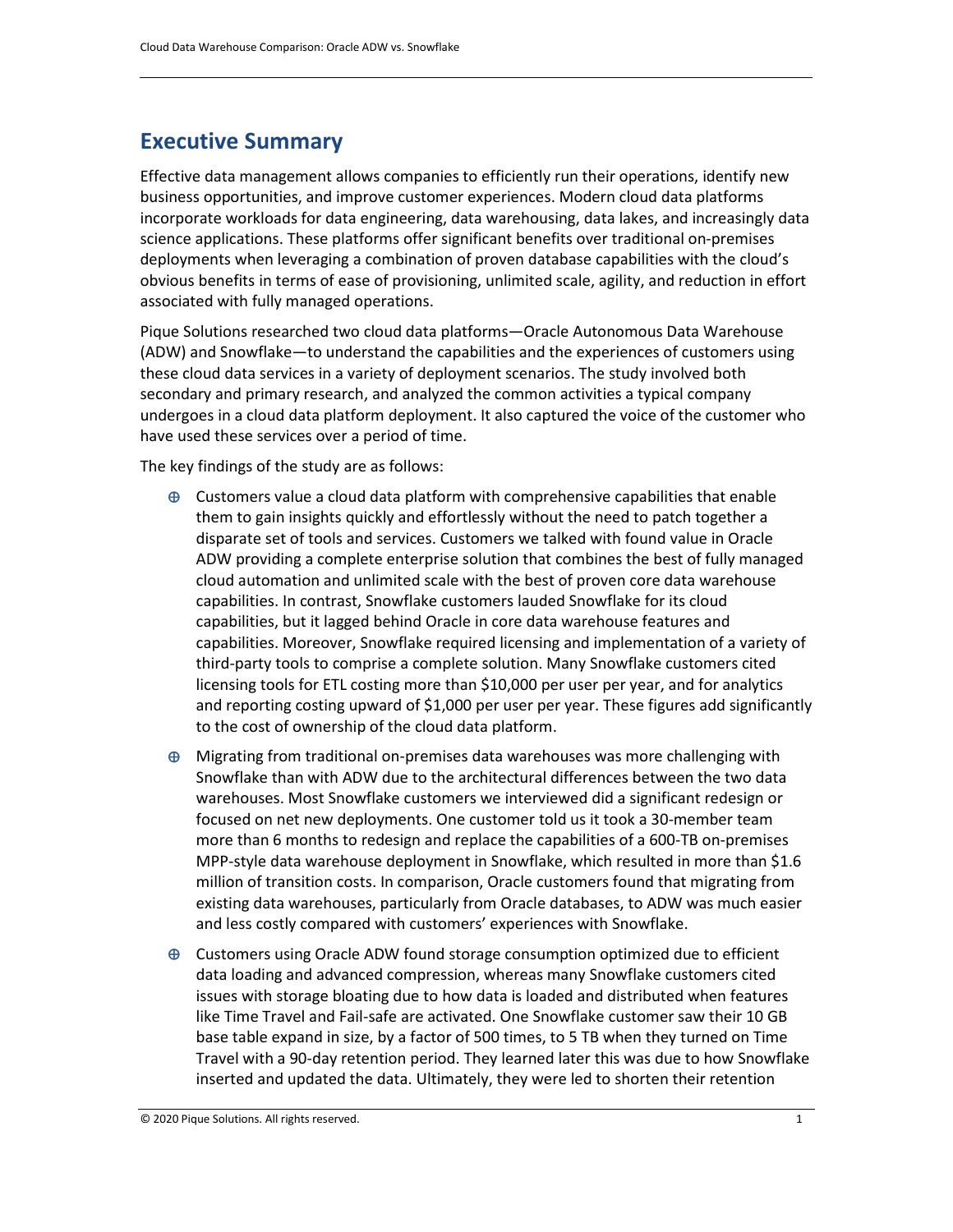period to just 30 days, thus limiting their analysis horizon. Oracle ADW provides 60 days of backup included in the subscription cost, meaning no additional charges for storage.

- $\oplus$  Both Oracle and Snowflake provide for robust data encryption; however, Snowflake currently lacks advanced data security features, such as ADW's built-in Data Safe, Risk Monitoring, Privilege Analysis, Database Vault, and Real Application Security. Even with Snowflake's new dynamic data-masking feature, several Snowflake customers found it to be a "work in progress" relative to broader security capabilities. For the most stringent security and compliance requirements, Oracle also offers customers the ability to run ADW in their own data centers with the Exadata Cloud@Customer service.
- $\oplus$  Oracle ADW is well ahead of Snowflake in mature support of unstructured data, as well as a broader set of data models. Our research finds that, compared to Oracle ADW, Snowflake's geospatial only supports one coordinate system and is missing native support for many other unstructured data types such as 3D/LiDAR and raster, as well as missing tools for map visualization and self-service visual analytics. Therefore, Snowflake customers are limited in use cases involving unstructured data and the inherent value in those use cases in terms of identifying new insights and new growth opportunities.
- $\oplus$  We found numerous examples of Oracle customers leveraging in-database machine learning and predictive analytics, capabilities that are natively built into ADW and provide immediate value. One customer identified more than \$150 million in savings from fraud detection in just the first 3 months using Oracle. Snowflake customers rely on third-party tools for these capabilities, adding both cost and time to realize value.
- $\oplus$  Query performance in Oracle ADW was described as "a rocket ship," whereas Snowflake query performance met expectations but required significant optimization by both customer and Snowflake resources. Oracle ADW was 2 to 3 times faster than Snowflake in large deployments with more concurrent users. While Snowflake does automatically scale to accommodate for query performance and higher concurrency, this comes at a cost, as the credit consumption doubles each time it scales to the next cluster size.
- $\oplus$  Finally, Snowflake customers reported significant effort and trial and error were required for table design and to optimize

"When we started to test big data warehousing systems, with a lot of concurrent transactions, with a lot of data, we noticed that Oracle was performing approximately 2 to 3 times faster than Snowflake."

> Database Practice Lead Global SI

both the sizing of the data warehouse and the performance of queries. Many also reported that they had to either build their own reporting and monitoring capability or rely on Snowflake support resources to help optimize performance, which led to higher unexpected operational cost of the data warehouse. Snowflake customers reported that the business impact of these costs, particularly in the early stages of deployments, was as high as thousands of dollars' worth of credits because of suboptimal table design and poor SQL query performance.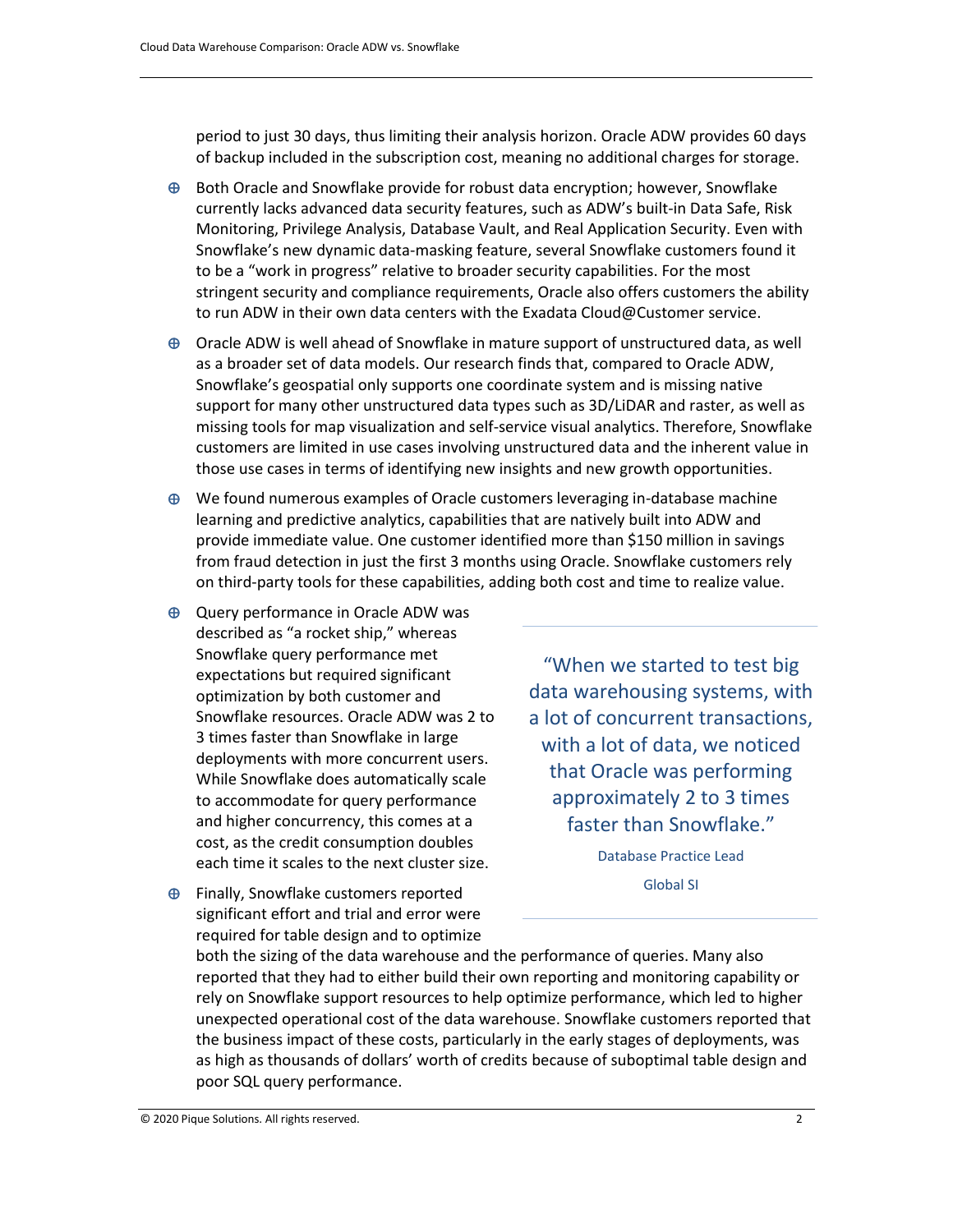## <span id="page-4-0"></span>**Introduction**

Cloud data platforms promise a unified set of services that enables analysis and actionable insights while supporting a variety of structured, semi-structured, and unstructured data sources. The platforms include data engineering—the ingestion and transformation of data and use cases for data marts, warehouses for analytics and reporting, data lakes for exploration, and machine learning to support data science operations.

An effective cloud data platform offers the best of traditional data warehouse capability combined with the power, agility, elasticity, and lower cost of the cloud. As a result, a cloud data platform should adhere to the following principles:

- 1. Offers a complete solution for a single platform to serve a variety of use cases.
- 2. Provides strong security to protect sensitive data and assess risks.
- 3. Provides high performance and scale for high concurrence and highly complex queries.
- 4. Minimizes the effort and cost involved in table design, performance tuning, and performance monitoring.
- 5. Provides analytics for not only historical data but also predictive insights.

In this white paper, Pique Solutions evaluates Oracle ADW and Snowflake cloud data platforms, and how they align with these principles. Specifically, we look at customer and implementation partner experiences based on the typical activities involved in the life cycle of a data warehouse implementation:

- $\oplus$  Provisioning an account
- $\oplus$  Loading data using native tools
- $\oplus$  Table design and performance tuning
- $\oplus$  Securing data
- $\oplus$  Running highly concurrent and complex queries
- $\oplus$  Sizing and scaling the data warehouse
- $\oplus$  Data visualization and self-service analytics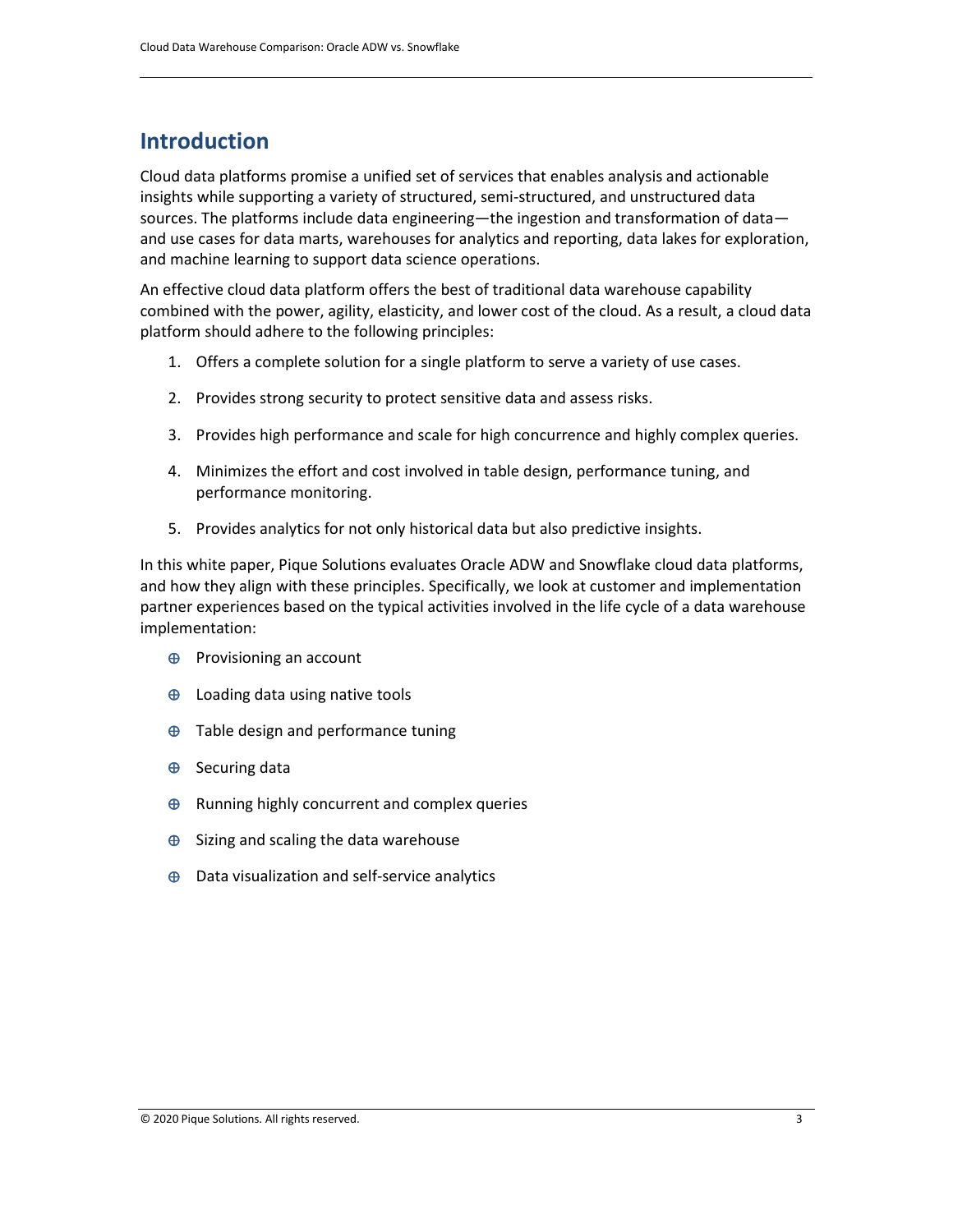## <span id="page-5-0"></span>**Study Approach and Methodology**

The primary research phase consisted of an in-depth data collection and multiphase interview process. Pique Solutions identified and qualified 12 customers and partners involved in implementations inside mid-size and large organizations. These experts also provided detailed primary research and data.

The research and methods comprised the following:

- $\oplus$  Reviewed publicly available information and secondary research on cloud data platform trends, drivers of adoption, and key use cases.
- $\oplus$  Identified and qualified 12 customer interviewees who participated in multiphase, indepth interviews and data gathering for each of the different cloud data platform solutions.
- $\oplus$  Synthesized data and research findings.

Table 1 lists the companies analyzed and interviewed in the data-gathering process of the research phase.

| Company                                                             | <b>Title</b>                                         |
|---------------------------------------------------------------------|------------------------------------------------------|
| <b>Healthcare Provider</b>                                          | <b>VP, Business Innovation</b>                       |
| <b>Retailer</b>                                                     | Snowflake Solution Architect                         |
| <b>Global Auto Rental Brand</b>                                     | Director of Business Intelligence (BI) and Analytics |
| <b>Auto Manufacturer</b>                                            | Snowflake Architect & Developer                      |
| <b>State College/University</b>                                     | <b>Enterprise Architect</b>                          |
| <b>Global Systems Integrator</b>                                    | Practice Lead, Data Warehouse and Database           |
| <b>IT Services Firm</b>                                             | Snowflake Consultant                                 |
| <b>Retailer and Finance Services</b>                                | Data Management Consultant                           |
| <b>Fortune 500 Company</b>                                          | Data Engineer                                        |
| <b>Global IT Services Company</b>                                   | Data Warehouse Solution Architect                    |
| <b>National Health System</b>                                       | <b>Head of Information Services</b>                  |
| <b>Entertainment and Sports Information</b><br><b>Data Provider</b> | <b>Chief Data Officer</b>                            |

#### **Table 1. Companies and Vendor Solutions Included in Primary Research**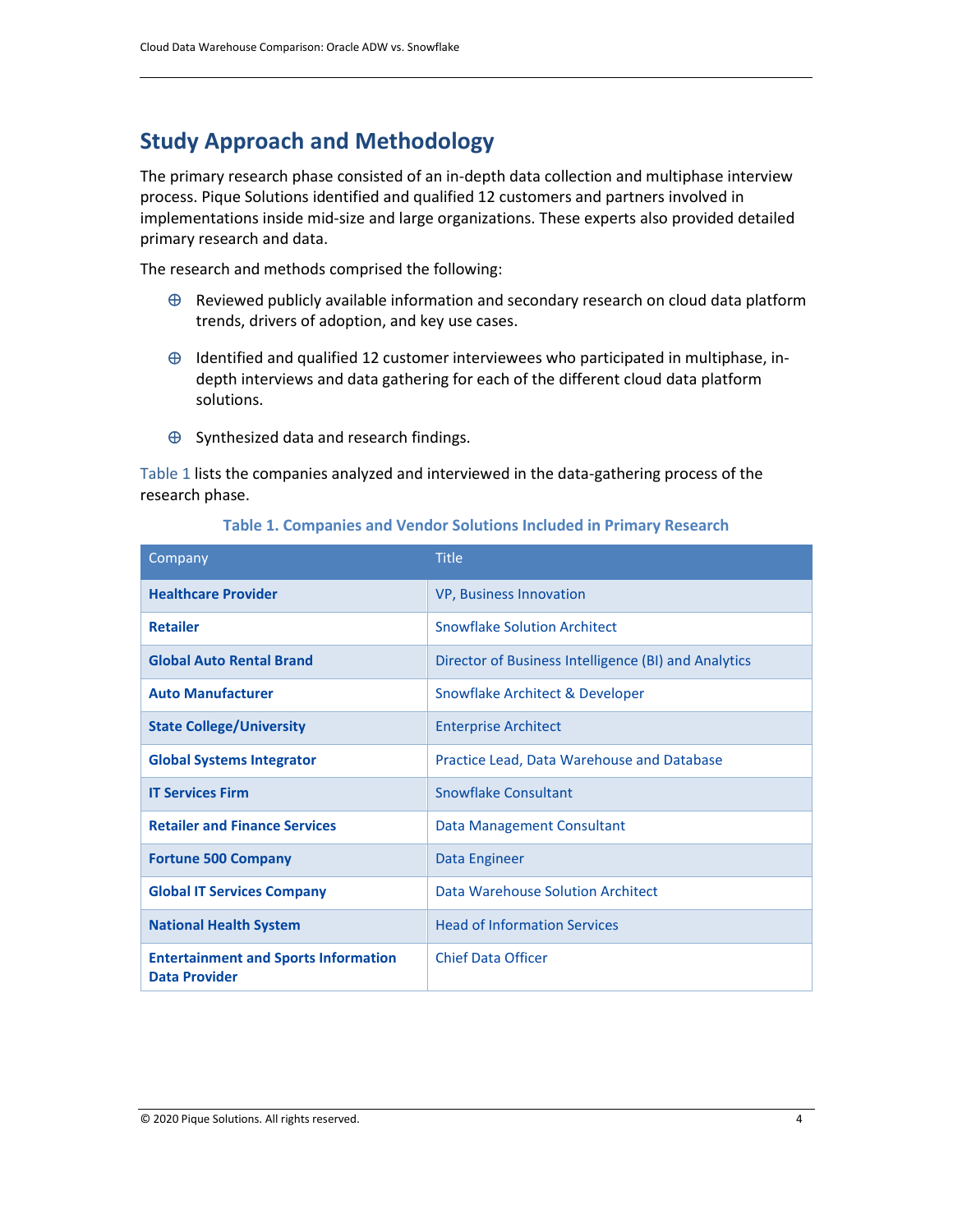## <span id="page-6-0"></span>**Customer Experiences with Oracle ADW and Snowflake Services**

This section summarizes what customers of both Oracle and Snowflake shared relative to the vendors' overall approaches. It also provides a comparison of the two offerings based on customers' experiences performing through the life-cycle activities of a data warehouse deployment.

#### <span id="page-6-1"></span>**A Complete and Comprehensive Cloud Data Platform Approach**

To start, it is important to have some context related to the commercial and technical approach for both Oracle and Snowflake, when it comes to broad support for a variety of workloads, including data warehouse, data lake, and data mart deployment use cases. Functionally speaking, this progresses from data engineering, to storage, computing, and querying a variety of data types, and finally to the end-user analytics and insights.

Customers we interviewed found value in Oracle providing an optimized cloud infrastructure, powerful database capabilities, data-loading tools, and analytics all from a single vendor. Oracle ADW provides the "best of both worlds" in terms of the benefits of its cloud architecture while also retaining the power and engineering of decades of advanced database capabilities. Furthermore, customers also reported they still retained the flexibility to use popular third-party tools.

By contrast, Snowflake is not a complete solution and requires a multi-vendor approach. Snowflake's approach was to build a specialty cloud data platform, whose core data warehouse features are still maturing. Some customers commented that enterprise data warehouse features typically take years to perfect. Moreover, with a relatively narrow product focus, Snowflake provides the data warehouse but leaves it up to the customer to purchase and implement the other solution components they use. This means that customers must manage multiple vendor

"Snowflake is a product not a solution. It just serves as a repository for data and running queries. You need to use third-party ETL tools, and third-party BI tools to draw insights. Furthermore, you also rely on a separate relationship with cloud infrastructure providers. The cost of ownership doesn't sink in until well into the implementation when customers realize they need all of these third-party products."

> Data Engineer Fortune 500 Company

relationships while also managing an inherent lack of a complete integration of features, coordinated testing, and performance optimization. Snowflake customers did find benefits in their Snowflake deployments, particularly for net new use cases and the ability to support a mix of cloud infrastructure providers, but when it came to migrating existing, larger on-premises data warehouses, they found the reengineering effort to be significant.

As described by a data engineer for a Fortune 500 company, "Snowflake is a product not a solution. It just serves as a repository for data and running queries. You need to use third-party ETL tools and third-party BI tools to draw insights. Furthermore, you also rely on a separate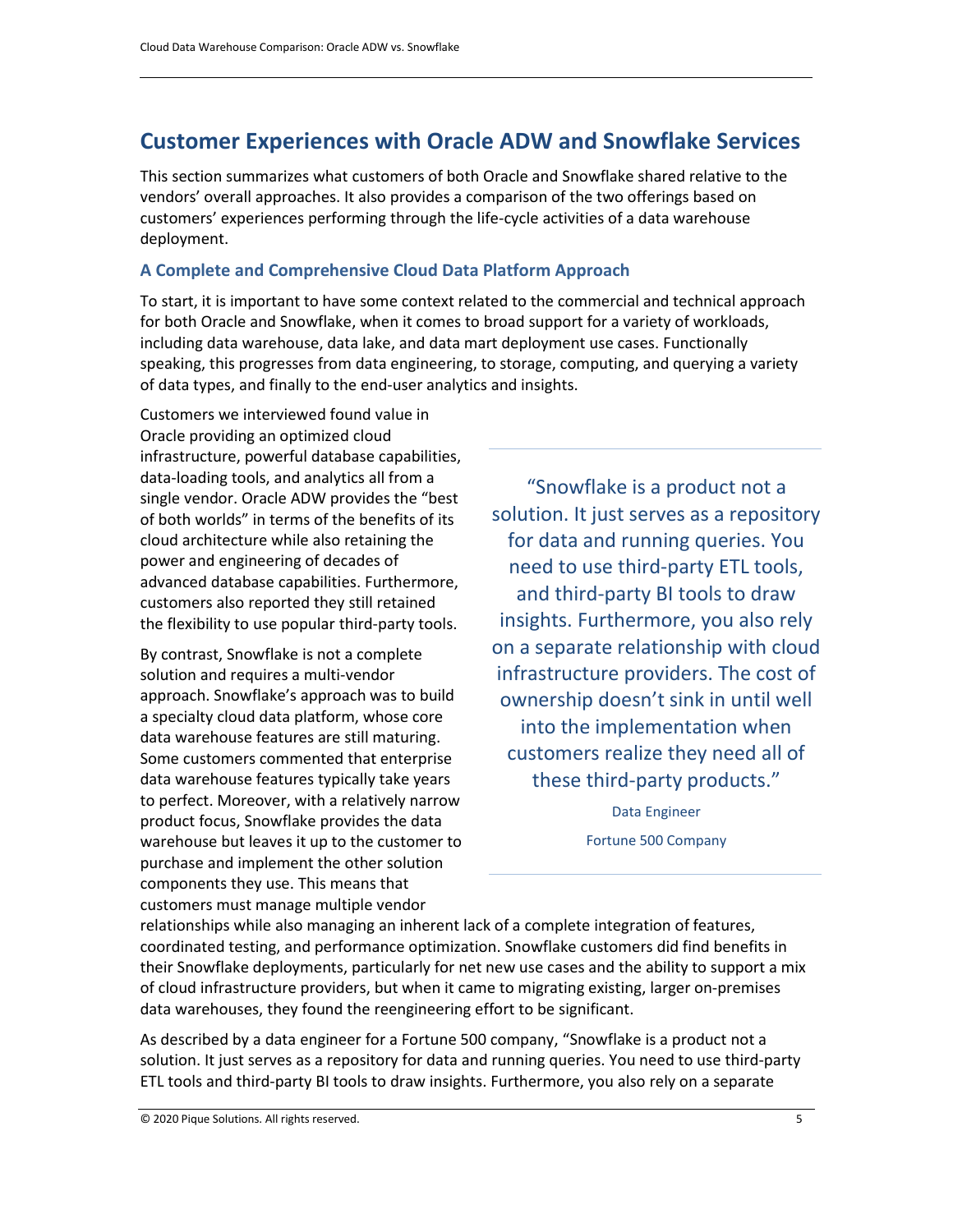relationship with cloud infrastructure providers. The cost of ownership doesn't sink in until well into the implementation, when customers realize they need all of these third-party products."

In the following sections, we summarize our research on the deployment life-cycle journey―the steps a typical customer takes in a data platform deployment—to better understand the differences between Oracle ADW and Snowflake. Our research demonstrates that certain activities are easy in a cloud data warehousing environment, such as standing up an account and loading modest datasets. However, Oracle ADW also proves itself as a modern data platform that provides more advanced capabilities across the solution stack, such as security and support for a broader range of enterprise use cases.

#### <span id="page-7-0"></span>**Provisioning an Account**

For both Oracle ADW and Snowflake, standing up a net new cloud data warehouse and loading data to enable queries were considered easy and straightforward activities by the customers we interviewed, but many of them had an existing data warehouse or other on-premises data they wanted to integrate with.

Standing up a data warehouse using Oracle ADW was described by the director of BI and Analytics for a global auto rental brand as a simple process: "With Oracle ADW, we were able to create the data warehouse very quickly; 3 minutes to create the instance, 5 minutes to load the data, and then you can use the database. It's so fast and easy to use."

"With Oracle ADW, we were able to create the data warehouse very quickly; 3 minutes to create the instance, 5 minutes to load the data, and then you can use the database. It's so fast and easy to use."

> Director of BI and Analytics Auto Rental Company

Similarly, provisioning a new Snowflake account, loading initial data via cloud storage, and running queries also took just a matter of minutes. Snowflake customers also reported that they liked the ability to share data easily across teams. A Snowflake architect and developer for an auto manufacturer shared that "Snowflake gives you the ability to clone data to provide for different groups' analytics without impacting storage."

That said, for many enterprises, account provisioning is a very small step in the ultimate journey of data warehousing. Most customers we interviewed experienced some level of data migration, from either on-premises databases or traditional data warehouses.

This is where we found a significant difference

between Oracle ADW and Snowflake, with customers in our study citing the ease of migrations with Oracle ADW as compared to Snowflake, which often required a significant reengineering effort. Oracle provides the best path by taking advantage of a combination of existing database technology and advanced cloud infrastructure designed for high performance.

As an example, a Snowflake solution architect for a U.K. retailer said that moving their onpremises MPP-style data warehouse to Snowflake was not a simple lift-and-shift but, rather, required a complete reengineering because of how Snowflake structures and stores the data. He shared, "Because the architecture of Snowflake is so fundamentally different, it really doesn't make sense to lift and shift from one platform to another." The result was more than 6 months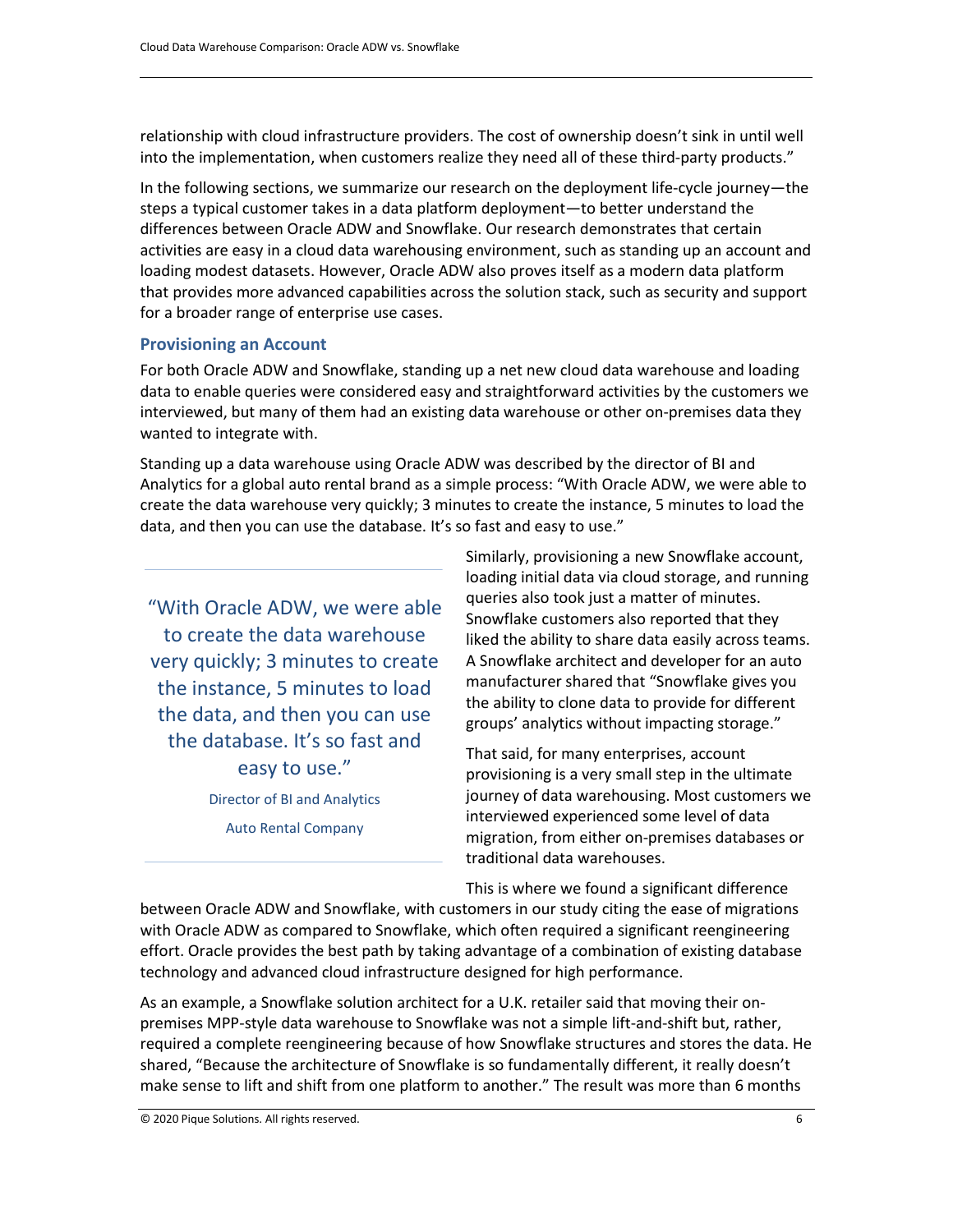of effort to transition to Snowflake and, based on the 30-person transition team dedicated to the deployment, more than \$1.6 million of investment in labor cost alone.

Another customer we interviewed was a healthcare provider wanting to implement a modern cloud data platform to replace the one provided by their key electronic medical records partner. After an evaluation of Oracle ADW versus Snowflake, the vice president of business innovation realized, "We would have had to make a massive change moving from Oracle database to Snowflake, whereas with Oracle ADW we pretty much kept the exact same data model. We tweaked it slightly, which caused a little bit of change. But theoretically you would not have had to change anything. You could have dropped it in ADW from an 11g database and all your reporting would have worked."

"We would have had to make a massive change moving from Oracle database to Snowflake, whereas with Oracle ADW we pretty much kept the exact same data model."

> VP, Business Innovation Healthcare Provider

#### <span id="page-8-0"></span>**Loading Data Using Native Tools**

Irrespective of on-premises migrations, the common step after provisioning an account is loading data. For almost all deployments, this means structured data, but increasingly it includes unstructured and multimodal data.

With Snowflake, most customers we interviewed acknowledged that, while Snowflake does offer some capabilities for loading data using copy commands or Snowpipe, they use third-party ETL tools for loading data into Snowflake. They also shared that Snowflake is better suited to address batch data than real-time connectivity. With respect to third-party tools, the Snowflake architect and developer for the auto manufacturer stated, "We bought Talend after we implemented Snowflake and then we found we needed AutoSys for scheduling jobs. These are all add-ons to Snowflake." With Talend costing roughly \$12,000 per user per year, this adds a significant amount to the data platform cost of ownership.

The other point brought up by customers was related to the performance and cost of loading data into a single Snowflake data warehouse used for both ingestion and query activity. The way Snowflake works with clustering and autoscaling via virtual warehouses impacts the choice of sizing the data warehouse. The customers who needed rapid ingestion of data based on a larger-sized compute service found it best to split their Snowflake deployment into two separate warehouses, one with a large size for data ingestion and another smaller-sized, more dynamic warehouse for query and reporting. The result was an increase in Snowflake compute costs by having two separate instances.

In contrast, loading data into Oracle ADW and ingesting large volumes of data in small windows was a significant benefit cited by the Oracle customers. They appreciated the ability to use native Oracle tools to achieve this in both batch and real-time use cases. Oracle provides mature data integration offerings, including Data Pump, Data Integrator, and Golden Gate.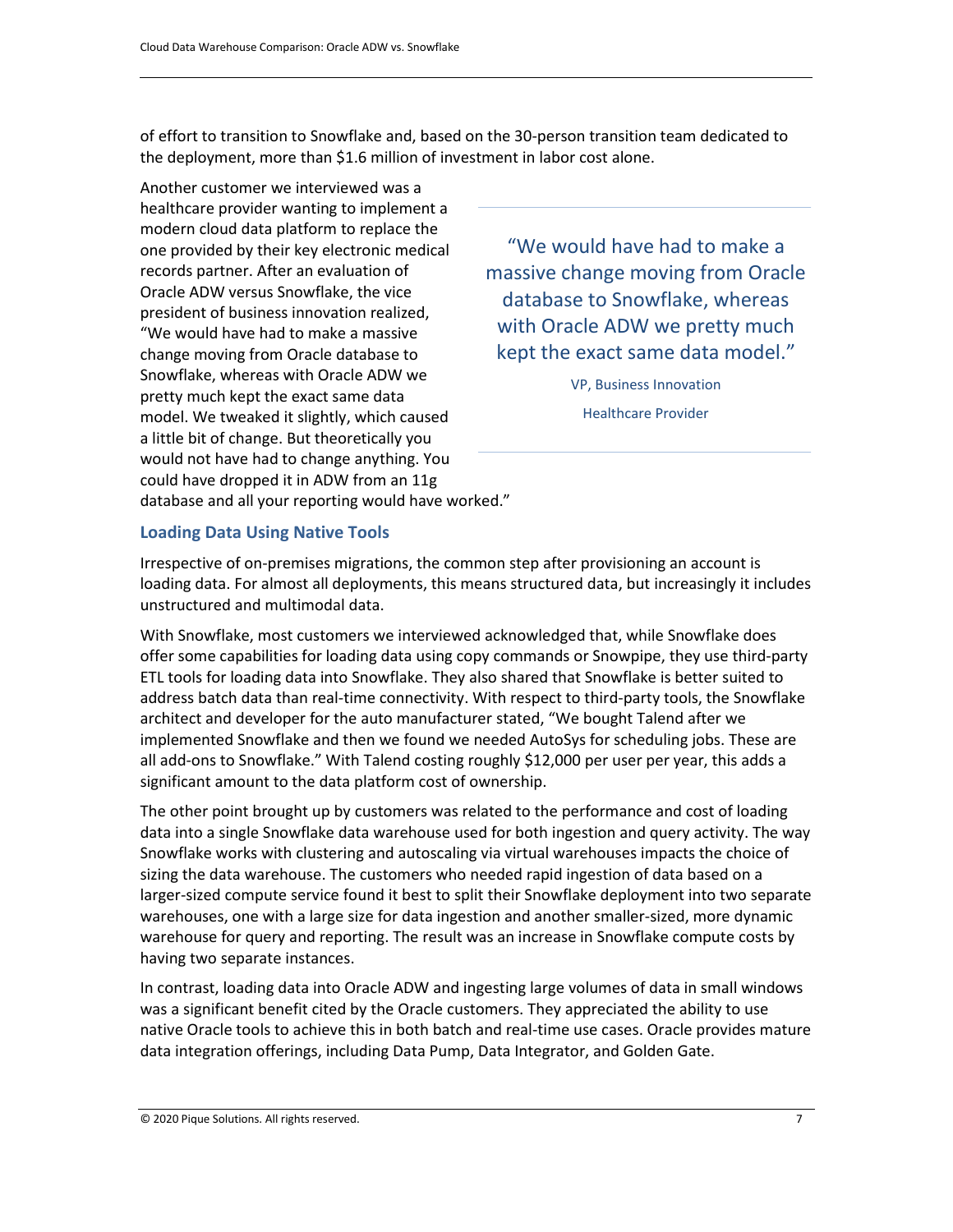"So we were able to load into Oracle ADW approximately 500 million rows in less than 3 minutes on average. You can't really do that in Snowflake or in Redshift—It would be simply impossible."

> Database Practice Lead Global Systems Integrator

Furthermore, due to the optimization of Oracle ADW and the underlying cloud infrastructure, loading data into Oracle ADW was extremely fast. For example, a database practice lead for a global systems integrator reported that there is a significant performance difference between Oracle ADW and Snowflake as deployments get larger: "So we were able to load into Oracle ADW approximately 500 million rows in less than 3 minutes on average. You can't really do that in Snowflake or in Redshift—It would be simply impossible."

Another key use case involves the addition of unstructured and multimodal data to the data warehouse. Companies are doing this to augment more traditional data models to understand more

connected and complex relationships for areas such as geographical data analysis, fraud detection, recommendation engines, and customer insights.

Oracle ADW supports unstructured data, including graph and spatial, to augment structured and semi-structured data. Specifically, Oracle Database Spatial supports comprehensive data types, services, and tools for spatial data management, analytics, and visualization—including points, lines, polygons, geofencing, vector, 3D/LiDAR, raster, topologies, networks, map visualization, geocoding, routing, and Spatial Studio (a self-service visual analytics tool).

A European energy production company shared their experience using Oracle to streamline the collection and processing of data and documentation for water and electrical pipe networks in their mining region. This required migrating large volumes of spatial data and nonspatial functional data from the legacy application within a short time frame to avoid hindering daily mine surveying and basic spatial data processing. The manager of mine surveying summarized, "We have relied on Oracle Database for many years for storing our functional data. When it came to optimizing spatial data management, we found that the OGC-compliant data format offered by Oracle Spatial and Graph, combined with its powerful map engine for web visualization, was the way to go. We don't know any other solution in the market that would allow us to do that."

<span id="page-9-0"></span>Snowflake supports geospatial data with a unique data type that uses a round earth coordinate system. The efficacy of this capability is not yet clear, as it depends on third-party tools to support the data type for data processing, analytics, and visualization, and customers would likely need to find a way to rearrange or migrate their existing data to take advantage of the new geo data type. Snowflake's geospatial also lags behind Oracle in support of other unstructured data types such as 3D/LiDAR and raster, as well as missing tools for map visualization and self-service visual analytics. As a result, Snowflake is limited in its ability to support applications that require unstructured data and the inherent value in those use cases in terms of identifying new insights and new growth opportunities.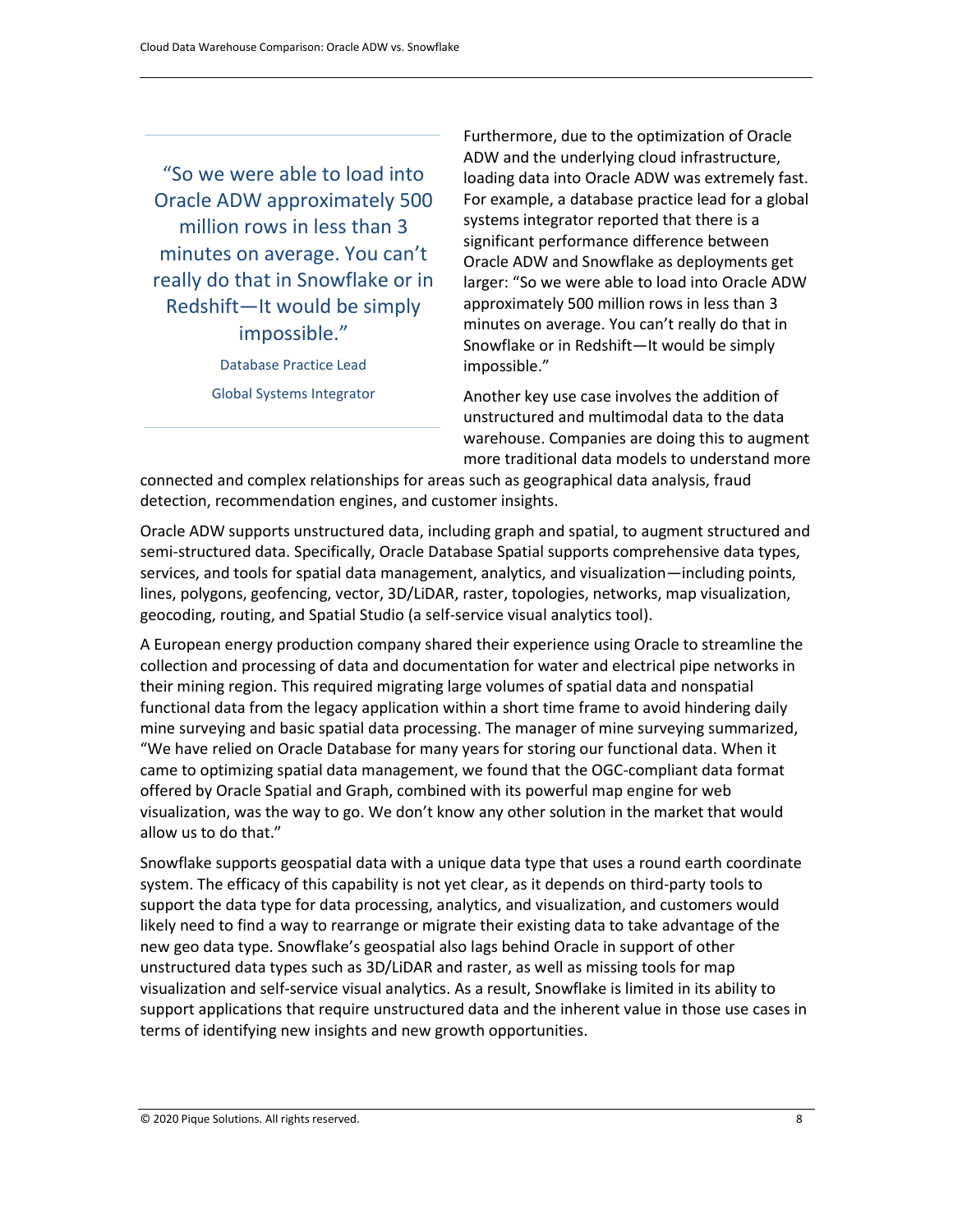#### **Table Design and Performance Tuning**

Another key area of contrast in customer experience between Oracle ADW and Snowflake is table design and performance tuning operations.

Oracle ADW customers shared that little to no effort was required for table design and tuning. Specifically, auto-tuning was found to be a significant benefit for Oracle ADW customers. The

director of BI and Analytics for the global auto rental brand explained, "I will say the one key attribute is auto-tuning, which means our DBAs don't have to spend time tuning the database or tuning queries; Oracle is doing that for us. So, for us, it's a big revolution."

The global systems integrator shared that the machine learning–enabled automation with Oracle ADW makes a big difference in both performance and enabling lesser-skilled resources to implement data warehouses. According to their database practice lead, "Nearly everything has been now embedded into the [ADW] database and it really makes an impressive impact on productivity and efficiency. It is fair to say someone who has only a few weeks or few months of database education can very quickly become productive."

"Nearly everything has been now embedded into the [ADW] database and it really makes an impressive impact on productivity and efficiency. It is fair to say someone who has only a few weeks or few months of database education can very quickly become productive."

> Database Practice Lead Global Systems Integrator

Customers who used or evaluated Snowflake told us that Snowflake requires manual intervention and significant trial and error to optimize the data warehouse and query performance. Optimizing query performance requires prescriptive table design, user mapping,

"With Snowflake you have to ensure you have good queries and good table structures. That is where we are still struggling and where I spend most of my time."

Snowflake Architect and Developer

Auto Manufacturer

and query patterns that are often unknowable. Snowflake has historically lacked tooling to show the performance of a query before running it in production.

The Snowflake architect and developer for the auto manufacturer told us, "With Snowflake you have to ensure you have good queries and good table structures. That is where we are still struggling and where I spend most of my time. We have weekly sessions where we go through code and discuss queries and table structures."

Beyond table design, he also shared challenges with Snowflake clustering and

configuration. He stated, "Initial clustering can take a while. It can take 12 to 15 hours of credits to auto-cluster a 1-TB table." As a result, he recommended auto-clustering at the individual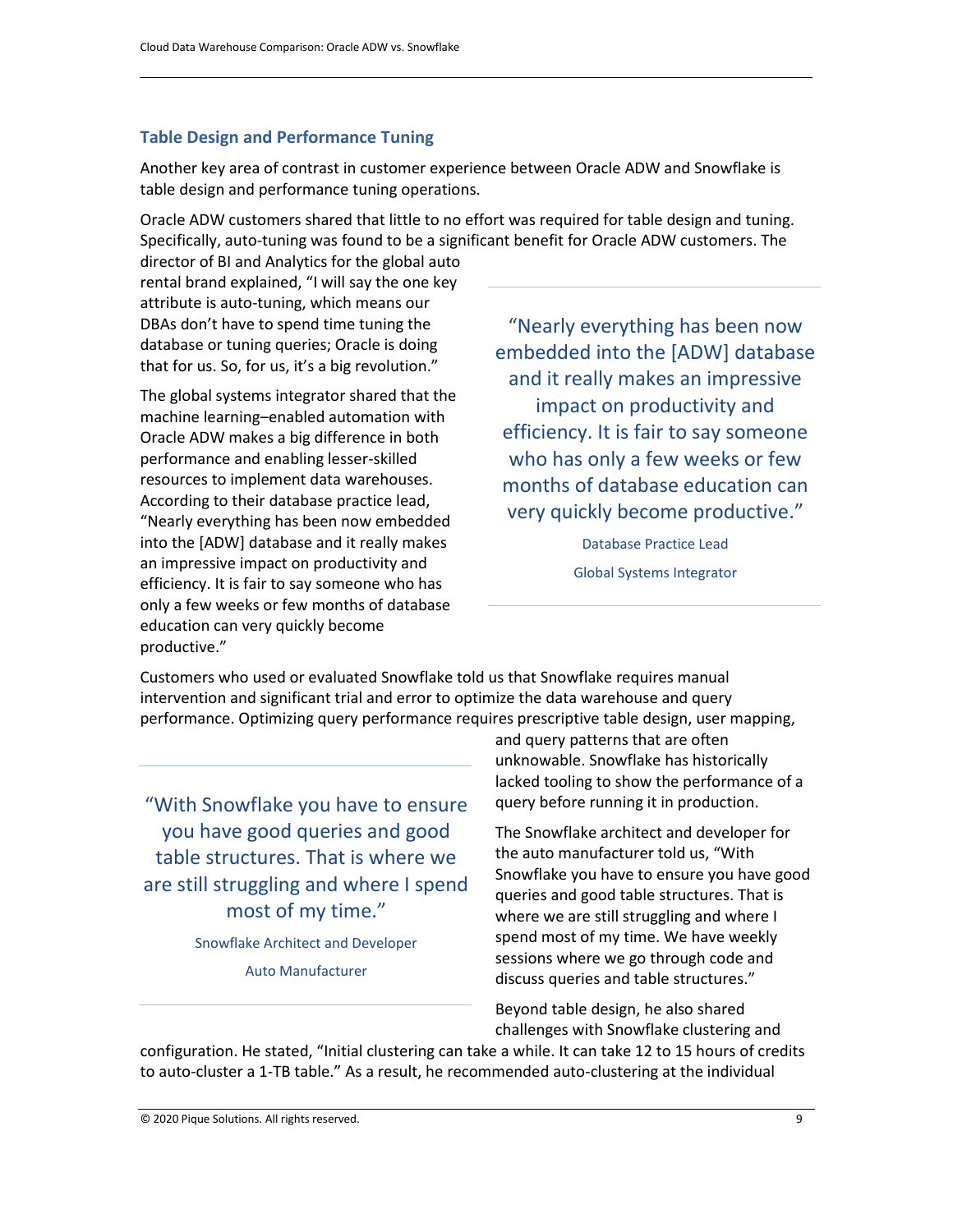table level. Furthermore, when it comes to optimization, he emphasized, "You really have to understand how your data is being used by the business and how your data is laid out. It is a case-by-case, table-to-table consideration." In the end, he said that ultimately he ended up partitioning users/user groups to their own tables.

Customers raised several other points related to table design and optimization. Snowflake does not provide monitoring reports that enable companies to optimize their data warehouse. Several customers cited the need to create their own reports using third-party reporting tools (e.g., Tableau) to facilitate this. Other customers, particularly those with larger deployments, cited the need for Snowflake engineers to assist with identifying costly queries and other performance-related matters.

Finally, there is a significant learning curve for optimization of Snowflake beyond a single data warehouse deployment. A database consultant who worked on numerous Snowflake deployments across retail and financial services companies told us that he learned many lessons via trial and error over multiple deployments.

The business impact of this for Snowflake customers, particularly in the early stages of deployments, is numerous examples of burning through thousands of dollars' worth of credits per month as a result of suboptimal table design and SQL queries.

#### <span id="page-11-0"></span>**Securing Data**

Securing data in a cloud data warehouse is critically important for many enterprise use cases to ensure regulatory compliance and protect sensitive corporate and customer data.

Both Oracle ADW and Snowflake provide for auto-encryption of data, but our study participants cited the strength and maturity of Oracle database security features, as well as the unified and integrated security across the entire stack of services from applications, to database, to infrastructure. Specifically, companies we talked with touted the Oracle ADW's Data Safe

capability along with mature database security features such as Database Vault, Privileged Analysis, and Real Application Security.

The vice president of BI for the healthcare provider expressed concerns with security in a multivendor environment such as that when using Snowflake, third-party tools, underlying cloud infrastructure, and so forth. Regarding Oracle ADW, he concluded, "They've got literally the whole entire stack from top to bottom, only Oracle and not anybody else. So, from a security perspective they have all these extra wrapper tools like Oracle Data Safe for evaluating risk, monitoring, and intrusion detection and everything else that goes with that."

"They've got literally the whole entire stack from top to bottom, only Oracle and not anybody else. So, from a security perspective they have all these extra wrapper tools like Oracle Data Safe for evaluating risk, monitoring, and intrusion detection and everything else that goes with that."

> VP, Business Innovation Healthcare Provider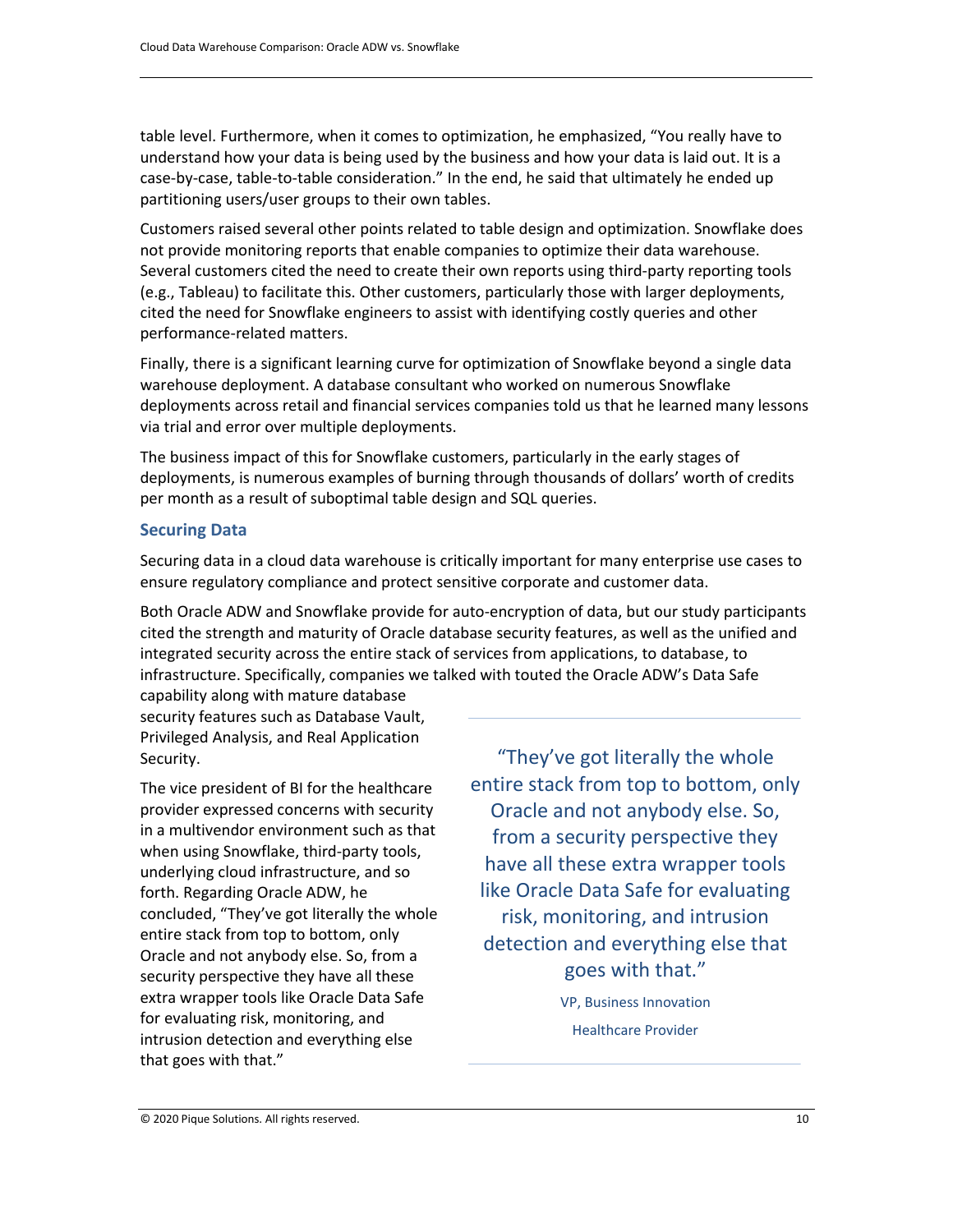In contrast, while most Snowflake customers were satisfied with the basic security features, several shared the need for costly VPC connections and intimated that Snowflake was a "work in progress" as it related to advanced security features such as subsetting, data masking, and redaction.

Snowflake does offer a dynamic data-masking capability that provides the ability to define policies that allow for full or partial field redaction based on role access. Snowflake also offers integration to external tokenization services to augment the security controls. While this feature is important for protecting customers' sensitive data, Snowflake still lacks many enterprise-class governance capabilities such as row-level security, label security, sensitive data discovery, user risk scoring, fine-grained access controls and auditing, and database firewalls.

Snowflake also lacks in support of the most stringent security and compliance scenarios where, due to data sovereignty or data residency requirements, customers must retain data onpremises. Oracle supports this by giving customers the ability to run ADW in their own data centers via the Exadata Cloud@Customer service using the same database, analytics services, and tools as in the cloud.

#### <span id="page-12-0"></span>**Querying the Data Warehouse**

After loading and securing data, the primary function of a data warehouse is performing and executing queries, which vary from those that are common and run frequently by the user community to those that require more sophisticated logic to draw unique insights. Our research investigated both types, as well as the customer experience related to concurrent and complex queries. This is another area where Oracle ADW customers find advantages over their counterparts using Snowflake.

#### <span id="page-12-1"></span>**Running Concurrent Queries**

Study participants related that Oracle ADW has higher concurrency, as there is no limit on the concurrency levels of ADW because of its highly parallelized and scale-out architecture. ADW improves concurrency and parallelism by several orders of magnitude with scale-out compute, networking, storage, automated Database Resource Management, I/O Resource Management, and Network Resource Management.

In contrast, although Snowflake provides several warehouse sizes (e.g., X-Small, Small, Medium, Large), it advises the maximum per cluster is 8 concurrent user sessions or queries (soft limit), and its performance will start to degrade as the number of concurrent user sessions or queries increases beyond 8. To handle more concurrent user sessions or queries, Snowflake recommends that customers spin up additional clusters. While this could be considered an autoscaling advantage, the additional clusters will cost more in credits. Due to the doubling in credits consumed for each larger Snowflake warehouse size, this impacts the cost of scaling, as each time Snowflake scales it doubles the cost even if just an incremental amount of compute is needed.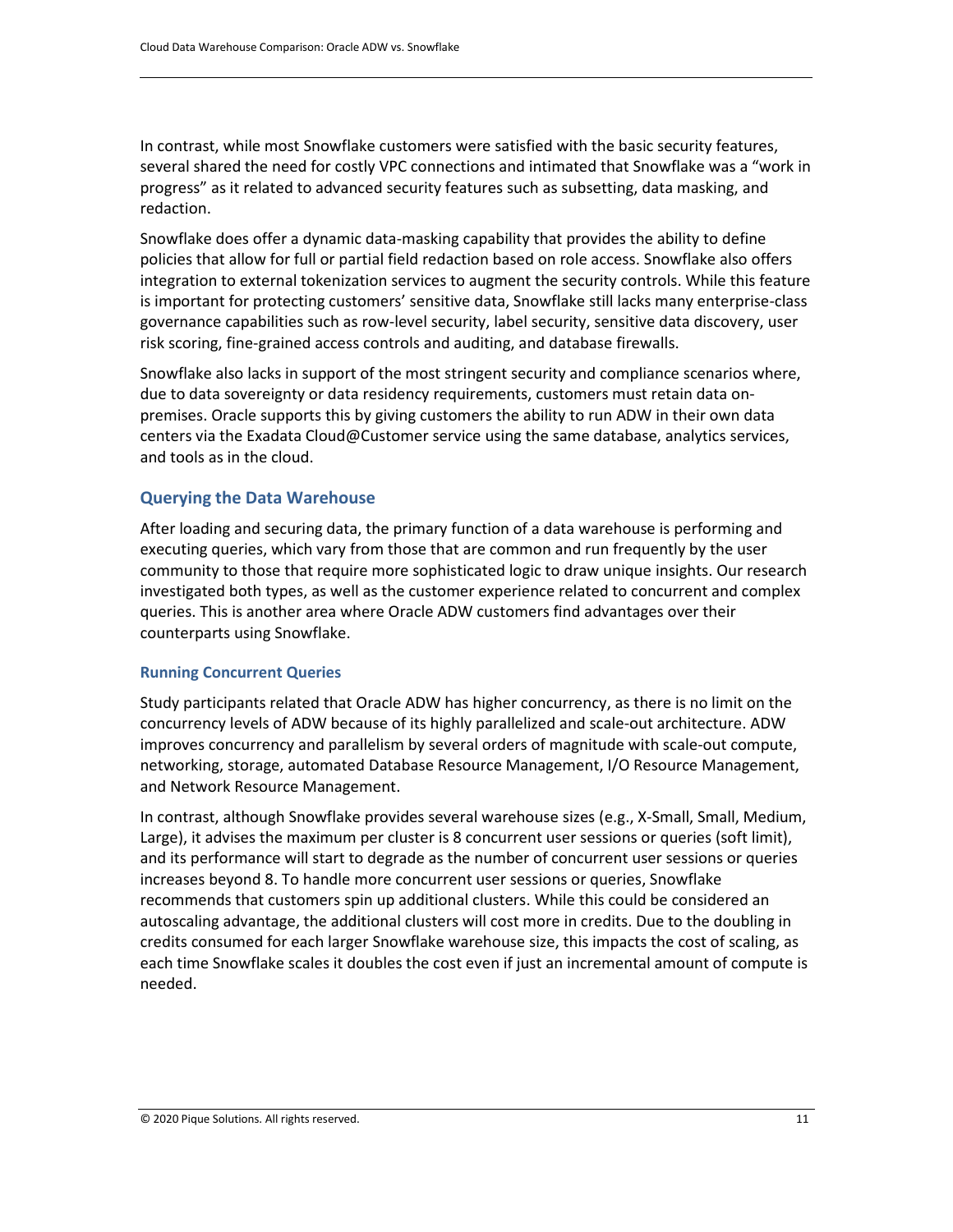If the queries are written poorly, which our research discovered was the case in many instances, this compounds the concurrency issue. The Snowflake solutions architect for a retailer told us, "The performance is only as good as someone who can understand how the product works. For example, if you run a very bad query, Snowflake is not going to fix your query. Snowflake will still try to run that query and burn credits by auto-scaling. So, to maximize performance the key is still to understand your data."

Oracle ADW customers shared their experiences of a high-performance cloud data platform, with the advantage of columnar data in the cloud and leveraging

"If you run a very bad query, Snowflake is not going to fix your query. Snowflake will still try to run that query and burn credits by auto-scaling."

> Snowflake Architect Retailer

the power and performance of Oracle infrastructure optimized for large datasets. The database practice lead of the global systems integrator shared, "When we started to test big data warehousing systems, with a lot of concurrent transactions, with a lot of data, we noticed that Oracle was performing approximately 2 to 3 times faster than Snowflake. We were measuring several reports in the real data warehousing environment."

"When we started to test big data warehousing systems, with a lot of concurrent transactions, with a lot of data, we noticed that Oracle was performing approximately two to three times faster than Snowflake."

> Database Practice Lead Global Systems Integrator

The vice president for the healthcare provider also was impressed, stating, "With ADW, it's been like a rocket ship. I mean, we are talking drastically faster. We are talking 2 to 3 times faster on average. Some of our processes that took an hour now take 5 to 10 minutes."

<span id="page-13-0"></span>Finally, an enterprise architect with a state college/university system commented on the performance and scale of ADW, stating, "The query performance of Autonomous Data Warehouse is amazing: On-prem you are constrained by the physical size and when you run out of space it's hard to scale, so with the Autonomous Data Warehouse to be able to scale so elastically is phenomenal."

#### **Running Complex Queries**

When developing and executing more complex queries, Oracle provides more advanced capabilities compared to Snowflake, which currently lacks support for proven database features such as joins, stored procedures, and triggers that are found in a traditional data warehouse. Snowflake acknowledged this shortcoming in their recent platform announcement and will be providing support for SQL stored procedures in the near future, but it remains only one feature, as compared to the many database capabilities that Oracle already provides.

The result of these limitations, according to Snowflake customers we talked to, was more complex query coding that ultimately led to additional computing resources to accommodate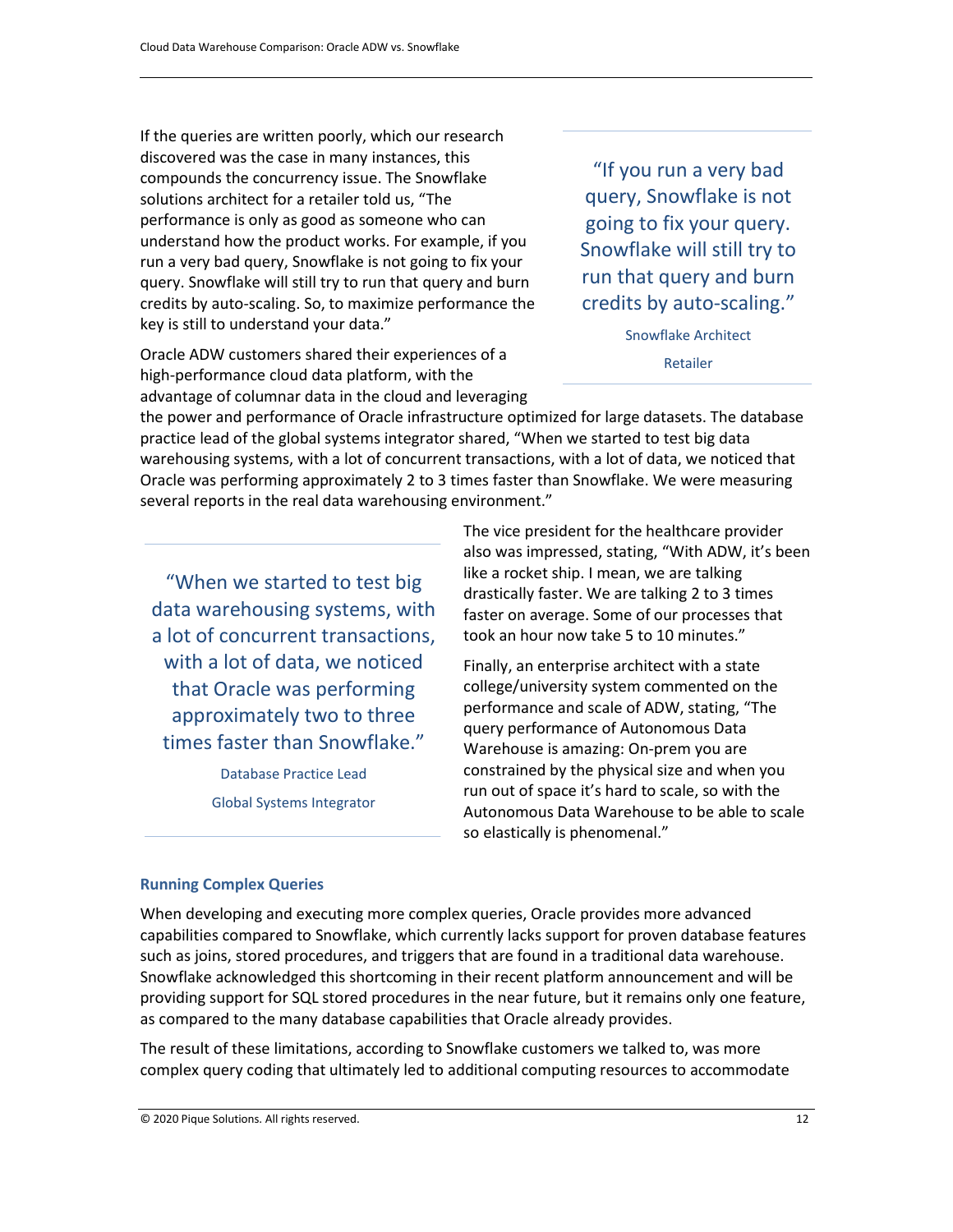for the shortcomings. As indicated in the earlier section on table design, Snowflake customers often depend on Snowflake technical support consultants to help them optimize complex query performance, as it is challenging for customers to understand what is happening under the covers of Snowflake.

The Snowflake data architect for the retailer explained this query complexity in terms of the difference between their on-premises MPP-style data warehouse and what they need to do in Snowflake. He said, "We have stored procedures in our on-premise data warehouse to move data from one layer to another. In Snowflake, we have to write everything in SQL to move layers and queries. The result is that you have to break up these complex transformation steps or else the SQL logic becomes 200 to 300 lines."

The database practice lead for the global systems integrator shared his view of what he called the "cloud pricing trap" with Snowflake. "It's when you have a tool with a normalized data model, then, of course the application will be doing a lot of joins. So, what happens with Snowflake is, it redistributes between the nodes and, as a consequence, you pay a lot for compute. Further, the second normal form data model leading to so many joins will probably come to not using the database features, which of course is exactly the opposite of Oracle, where Oracle is using a lot of data-based

features."

Materialized views were another aspect that Snowflake customers pointed out relative to complex query performance. Those who had used the capability found it created performance issues and, as a result, they avoided using the feature altogether. The Snowflake solution architect and developer for the auto manufacturer told us, "My personal recommendation is not to use [Snowflake's] Materialized Views: Due to auto-clustering we found we ended up paying twice the cost."

"My personal recommendation is not to use [Snowflake's] Materialized Views: Due to autoclustering we found we ended up paying twice the cost."

Snowflake Solution Architect and Developer

Auto Manufacturer

#### <span id="page-14-0"></span>**Sizing and Scalability**

Efficient query performance ultimately relies on sizing and scaling of the data warehouse. Both Oracle ADW and Snowflake customers lauded the ability to scale compute and storage independently, both up and down. Horizontal scaling, or scaling out, can be done in an automated fashion using autoscaling.

Oracle customers we interviewed touted the ability to scale ADW up and down very easily and with the flexibility to scale storage and compute granularly. Study participants told us they were able to start with a small configuration of just a few OCPUs and scale, as needed, to as many OCPUs as they needed. The inherent performance of ADW resulted in fewer scaling activities for data ingestion and queries.

Snowflake does let customers scale storage and compute separately, but customers cited some inherent challenges based on their experience. Snowflake data warehouse sizing is based on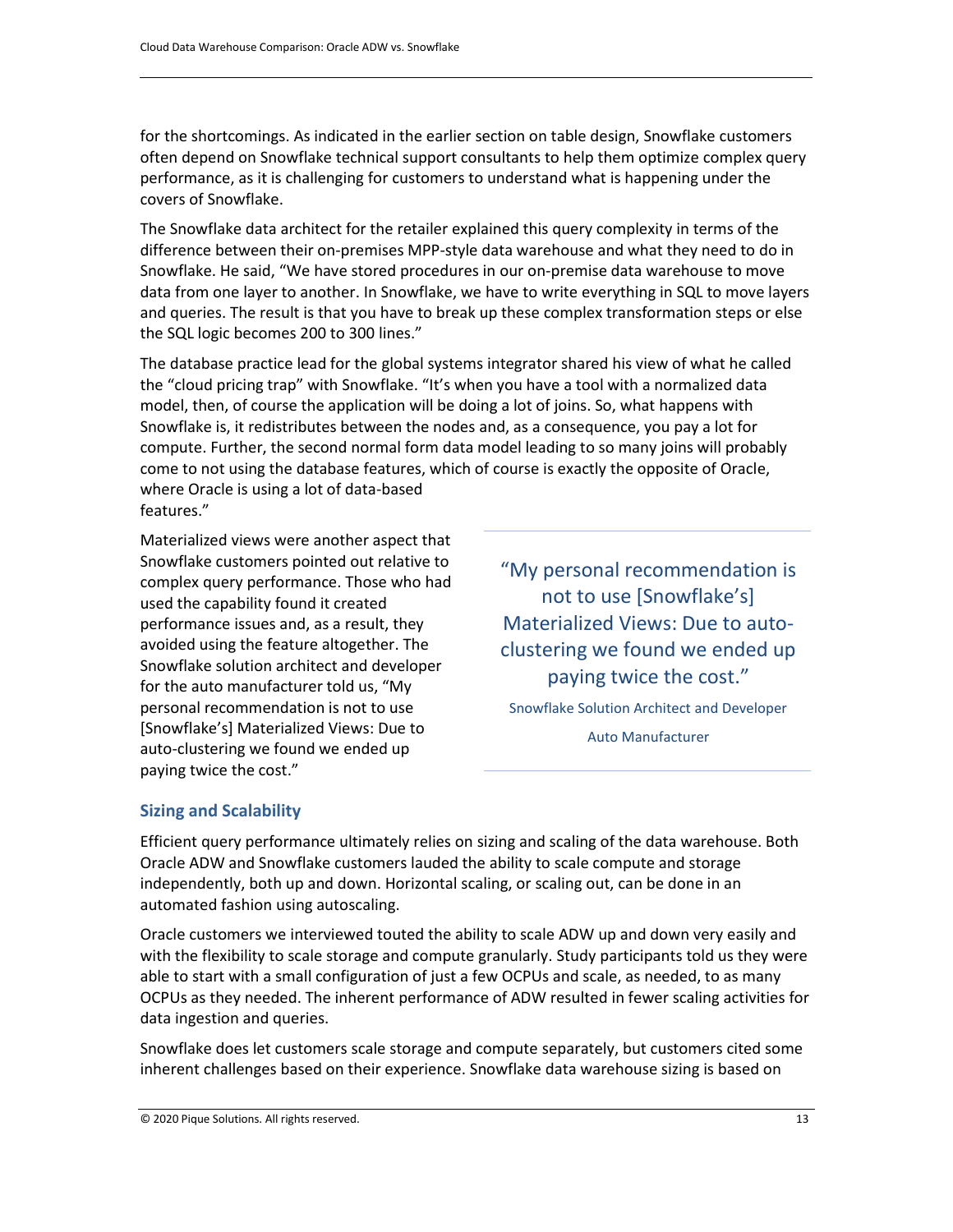fixed "T-shirt sizes" that double for each larger size. Due to the performance considerations, many customers we spoke to divide the data warehouse into two, one larger one for data loading and another smaller one for analytics. With the smaller size warehouse, they would start small and let the autoscaling adjust to attempt to optimize query performance. The business impact of this was an increase in compute costs by having two instances of Snowflake potentially running at the same time.

Moreover, customers mentioned that scaling out Snowflake requires a lot of trial and error to get the T-shirt size right relative to the clustering and autoscale. Each virtual warehouse has a step function of scale. Clusters must be the same size, which, particularly in early stages of deployment, companies found burned through a lot of credits. The Snowflake consultant for an IT services firm with experience across multiple pharmaceutical companies explained, "It's a

long learning curve to determine how to best size and scale Snowflake, and it requires expertise learned over several deployments. You have to determine whether you utilize parallel processing on a small size cluster or increase the size of the data warehouse to optimize query performance. Snowflake doesn't provide any tools to help with this." He went on to say that this can lead to overprovisioning and added costs, citing examples of single queries "burning through thousands of credits."

Relative to storage size and cost, Oracle customers cited the benefits of various choices for advanced compression to significantly reduce the amount of storage required. The practice lead for Data Warehouse and Database for the IT services firm found compression as a key difference between Oracle and Snowflake that results in larger storage requirements for Snowflake customers. Also relative to storage cost, Oracle ADW includes 60 days of backup at no additional charge.

"It's a long learning curve to determine how to best size and scale Snowflake, and it requires expertise learned over several deployments. You have to determine whether you utilize parallel processing on a small size cluster or increase the size of the data warehouse to optimize query performance. Snowflake doesn't provide any tools to help with this."

> Snowflake Consultant IT Services Firm

Snowflake customers shared several examples of excess storage needs. One area that came up in several interviews was the impact on storage when using the features for Time Travel and Fail-safe. Customers reported that this can add significant size and cost to the Snowflake data warehouse deployment. According to the Snowflake solution architect for the retailer, their 600 TB of core data results in a 1-PB investment when factoring in Time Travel and Fail-safe. In his words, "You have to cater to Time Travel and Fail-safe for data backup."

Another customer shared the same experience, finding that the way they loaded their data resulted in a huge impact on storage. The Snowflake data management consultant to retail and financial services companies told us he had set the Time Travel retention period to 90 days and found that with a base table size of 10 GB Time Travel expands to 5TB, or 200 times the footprint of the original table size. He found that it had to do with data loading, telling us, "It has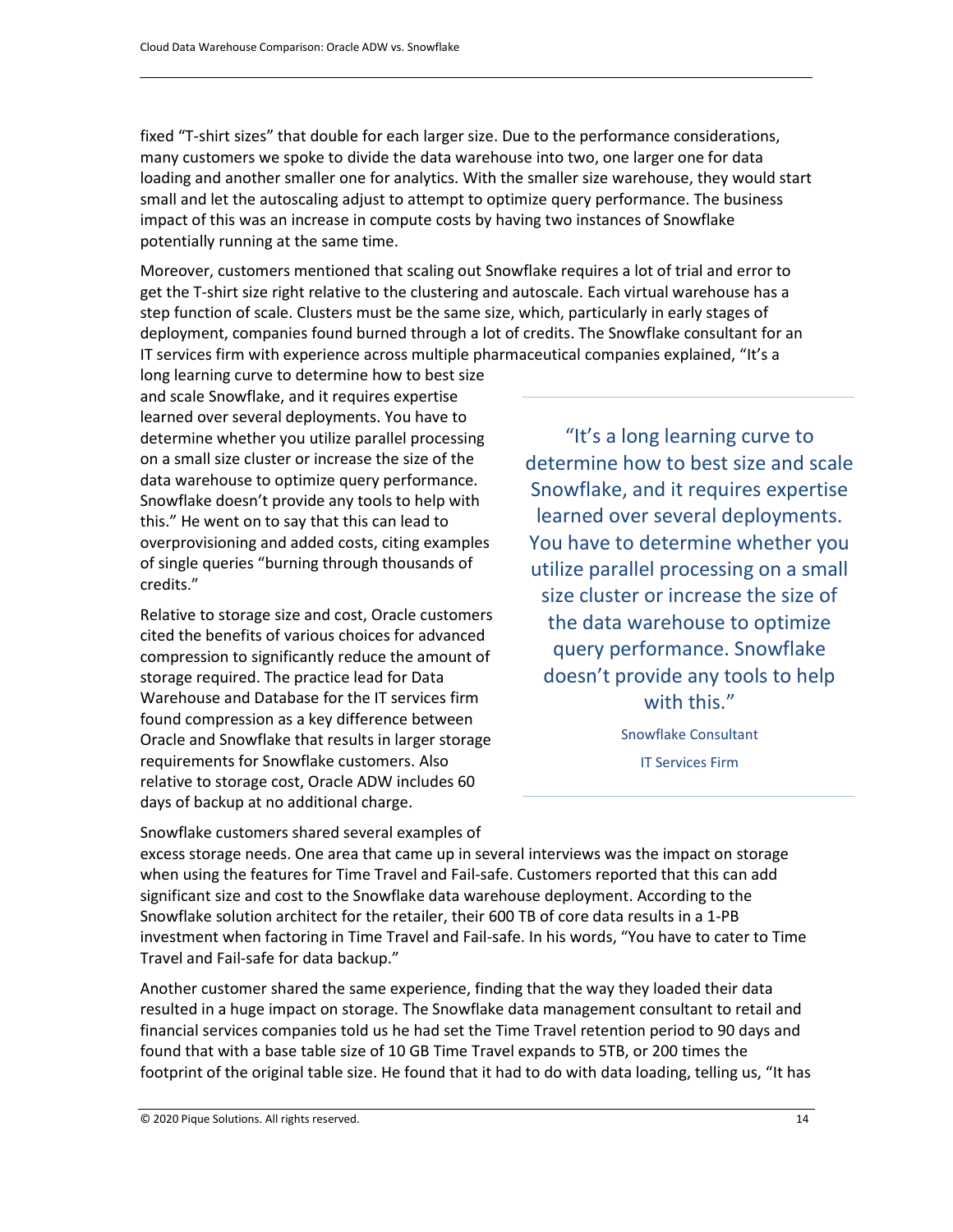to do with how we load data into a table. If there's lots of inserts and updates, copies of data are created across partitions and clustering, which takes up humongous space. Nobody thinks about the load strategy; we never thought truncate and load would cause such a cost impact." The resulting business impact led them to shorten their retention period to 30 days, thus limiting their analysis horizon.

#### <span id="page-16-0"></span>**Insights and Analytics**

The final area where there are substantive differences between Oracle ADW and Snowflake relates to how the data is used by the various groups within a company to visualize data and draw actionable and predictive insights. As discussed earlier, Snowflake relies on third parties for data analysis and advanced analytics, whereas Oracle is an end-to-end solution that includes native tools for self-service analytics and data analysis. While Oracle customers can leverage third-party tools for analysis of data resided in Oracle ADW, many we talked with view the single-vendor approach as an advantage unique to Oracle. This advantage was evident from many perspectives, including coordinated tests, integration, support, and ultimately lower cost of ownership.

Put simply, Snowflake's primary function is a query engine, and they leave the analytics, reporting, visualization, and augmented analytics up to customers to stitch together third-party tools. This results in numerous separate purchases and implementations, as well as coordination of support. These tools are also typically licensed on a per–named user basis and, with a cost on

the order of \$1,000 per year per user, can quickly become a significant portion of cost of ownership when users are in the hundreds. Some customers we interviewed acknowledged that this approach added significantly to the overall cost of ownership. Somewhat ironically, customers shared that they even needed to use third-party tools to build dashboards to monitor Snowflake usage data. With the release of Snowsight, Snowflake appears to be providing some level of their own insights and analytics; however, they acknowledge it publicly as a complement to the more robust third-party reporting and analytics tools. This will be a confusing message for Snowflake customers who are conditioned to using third party tools.

"One of the limitations of Snowflake is it doesn't have an end-to-end solution with its own products and needs to rely on partners to deliver required capabilities for data analysis, reporting, and visualization."

> Data Warehouse Solution Architect Global IT Services Company

According to a data warehouse solution architect for a global IT services company, "One of the limitations of Snowflake is it doesn't have an end-to-end solution with its own products and needs to rely on partners to deliver required capabilities for data analysis, reporting, and visualization."

Many customers cited the benefits of Oracle ADW and Oracle Analytics Cloud (OAC) providing a complete, single-vendor solution for data warehousing, data marts, and data lakes, plus the tools for self-service analytics. OAC provides data analysts and data scientists with the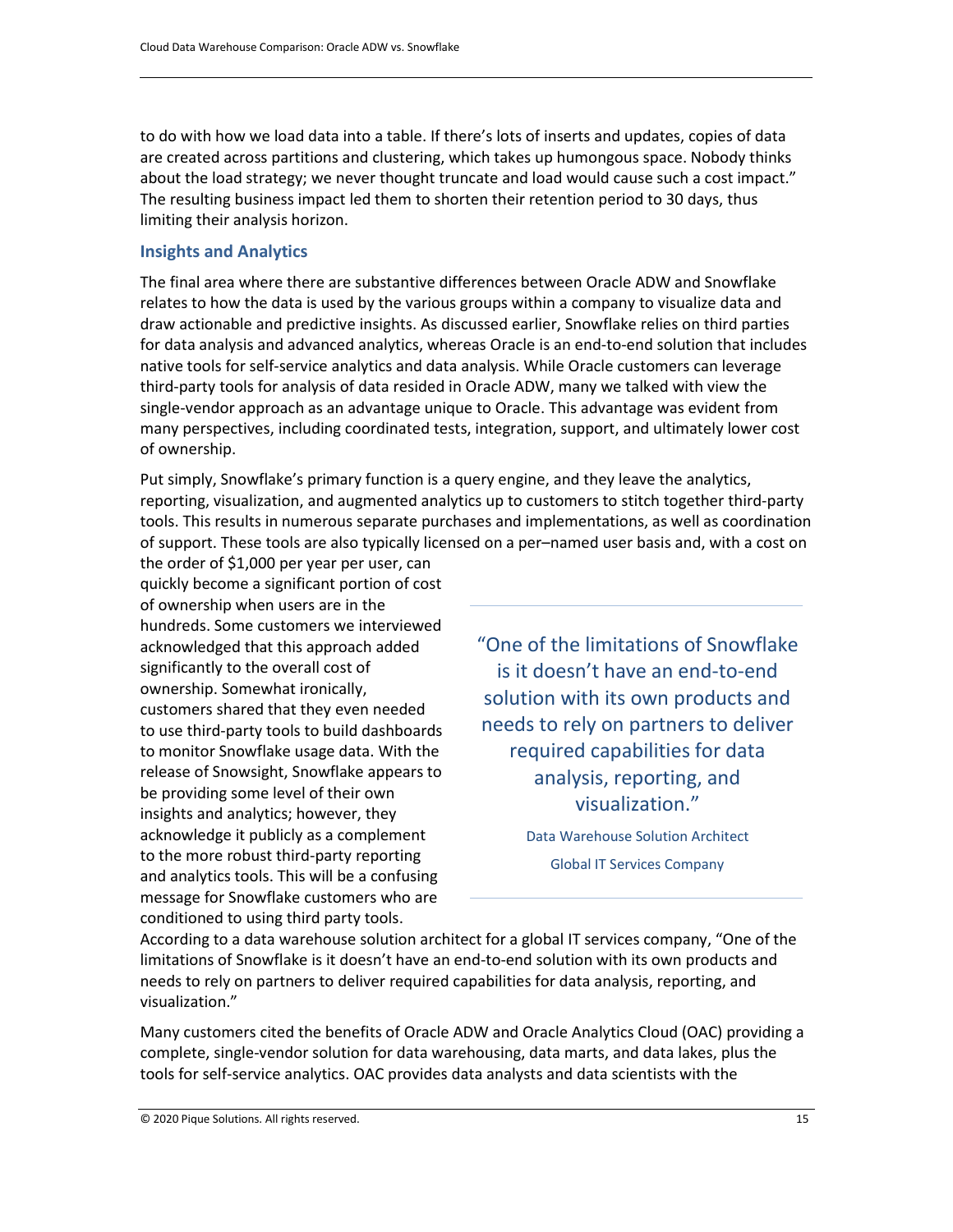capabilities for self-service visualization, enterprise reporting, what-if modeling, and even mobile analytics.

The vice president of BI for the healthcare provider, who uses Oracle ADW with a mix of Tableau for general users and OAC for financial planning and analysis, shared their vision of adopting OAC more widely: "OAC is much richer than Tableau. It is better integrated, with better dashboards and a more robust security model. It is really the difference between an enterprise application and a desktop application, to be perfectly honest with you. And then there's pricing. Tableau is really expensive because you have to do it on a per-seat basis, whereas with OAC, there are new models where you can base it upon CPU size. You can have unlimited users so you can scale it much better."

Several survey participants expressed that they leveraged the modern data platform to generate predictive insights to improve business

"OAC is much richer than Tableau. It is better integrated, with better dashboards and a more robust security model. And then there's pricing. Tableau is really expensive because you have to do it on a perseat basis, whereas with OAC, there are new models where you can base it upon CPU size. You can have unlimited users so you can scale it much better."

> VP of Business Innovation Healthcare Provider

performance. They found the embedded Oracle Machine Learning, whose large library of mathematical and statistical algorithms and machine learning SQL functions allow users to automate their discovery of new insights, generate predictions and add "AI" to data.

For example, a European national health system shared their experience using Oracle's machine learning and advanced analytics algorithms to improve patient care and drive cost savings via fraud identification. They found fraud prediction simplified from an automated in-database analytical methodology and, as a result, they were able to identify \$156 million in savings in just the first 3 months of operation. The head of information services for the national health system shared the experience of building their data lab to find savings and cost reductions in their overall healthcare budget, citing, "With one vendor providing the whole solution, it is very easy for us."

Another example we found harvesting value from Oracle's machine learning was a consulting company that uses big data analytics to help entertainment companies and professional sports teams improve the experience for their fans by better understanding their behavior. According to the chief data officer, "Oracle gives us everything we need in terms of machine learning and predictive analytics that allow us to do in-database marketing. In-database marketing is very effective when you have all the algorithms you need, which leads to a lot of savings in terms of time and performance because your data is already in Autonomous Data Warehouse."

In the case of Snowflake, customers were required to purchase separate advanced analytics and machine learning service from a third party, which increased the cost of ownership of their data platform, required them to work with multivendor support, and resulted in a longer time to value for predictive insights.